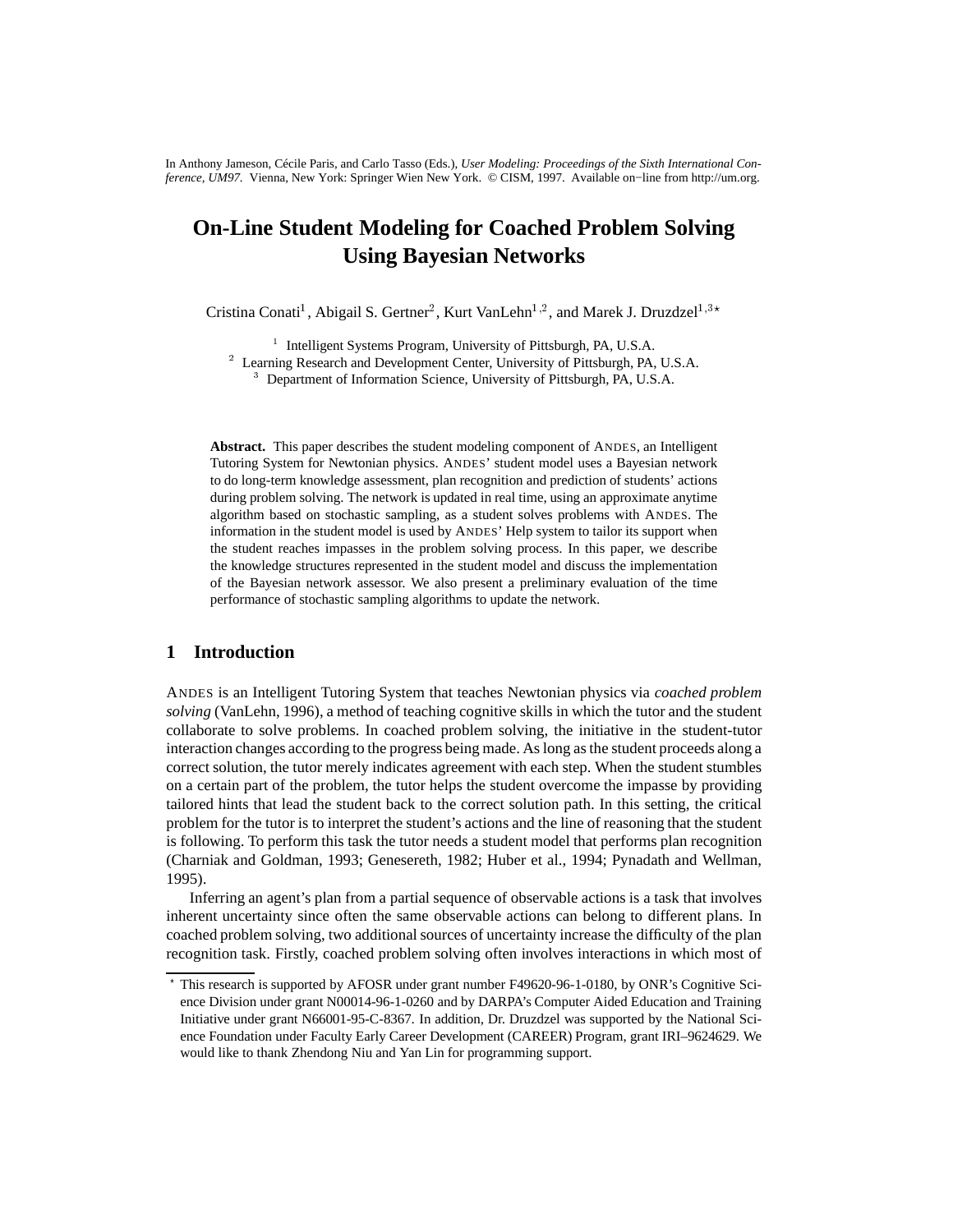the important reasoning is hidden from the coach's view. This is especially true when the coach decides to reduce the level of guidance in the problem solving process by no longer requiring the student to explicitly show the problem solving steps that can be performed mentally. Secondly, there is additional uncertainty regarding the student's level of understanding of the domain theory and, therefore, the kind of knowledge that she can bring to bear in generating solution plans.

This paper describes a framework for student modeling in Intelligent Tutoring Systems that takes into account both the uncertainty about the student's plans and the uncertainty about her knowledge state. The framework uses a Bayesian network (Pearl, 1988) to represent and update the student model on-line, *during* problem solving. The student model is constructed by the Assessor module of ANDES and it is used to tailor ANDES' coaching to the problem solving performance of each individual student.

# **2 The** ANDES **Student Modeling Framework**

ANDES' student model represents a significant contribution to research in probabilistic user modeling for three reasons.

First, the model uses a probabilistic framework to perform three kinds of assessment: (1) *plan recognition*, inferring the most likely strategy among possible alternatives the student is following, (2) *prediction* of students' goals and actions, and (3) *long-term assessment* of the student's domain knowledge. None of the existing systems that perform probabilistic user modeling seem to combine all three of these functions (Jameson, 1996). ANDES' Assessor evolves from POLA (Conati and VanLehn, 1996a, 1996b), our first attempt at a student model for coached problem solving. Unlike POLA, which exploited only the diagnostic capabilities of its Bayesian network, the Assessor also provides predictions about the inferences that the student may have made but not yet expressed via actual solution steps, and the inferences that may cause problems. These predictions will provide ANDES with more principled information to generate effective coached problem solving than the heuristics used by POLA.

Second, this model performs plan recognition by integrating in a principled way knowledge about the student's behavior and mental state with knowledge about the available plans. While substantial research has been devoted to using probabilistic reasoning frameworks to deal with the inherent uncertainty of the plan recognition task (Carberry, 1990; Charniak and Goldman, 1993; Huber et al., 1994; Pynadath and Wellman, 1995), none of it encompasses applications where much uncertainty concerns the knowledge that the user has to generate the plans.

If the assumption that the planning agent has complete and correct knowledge is reasonable in many plan recognition applications, it is certainly not realistic for plan recognition in an Intelligent Tutoring System, whose primary goal is to improve the incorrect and incomplete knowledge of the student. Nonetheless, the few existing systems that perform plan recognition for intelligent tutoring systems rely on a library of available plans, without taking into consideration the student's degree of mastery in the target domain (Genesereth, 1982; Kohen and Greer, 1993; Ross and Lewis, 1988). The model-tracing tutors of Anderson et al. (1995) assess both a student's mastery of the domain and the solution that the student is following during problem solving, but they do not integrate the two kinds of assessment. They apply probabilistic methods only for knowledge assessment and reduce the complexity of plan recognition by restricting the number of acceptable solutions the student can follow and by asking the student when there is still some ambiguity.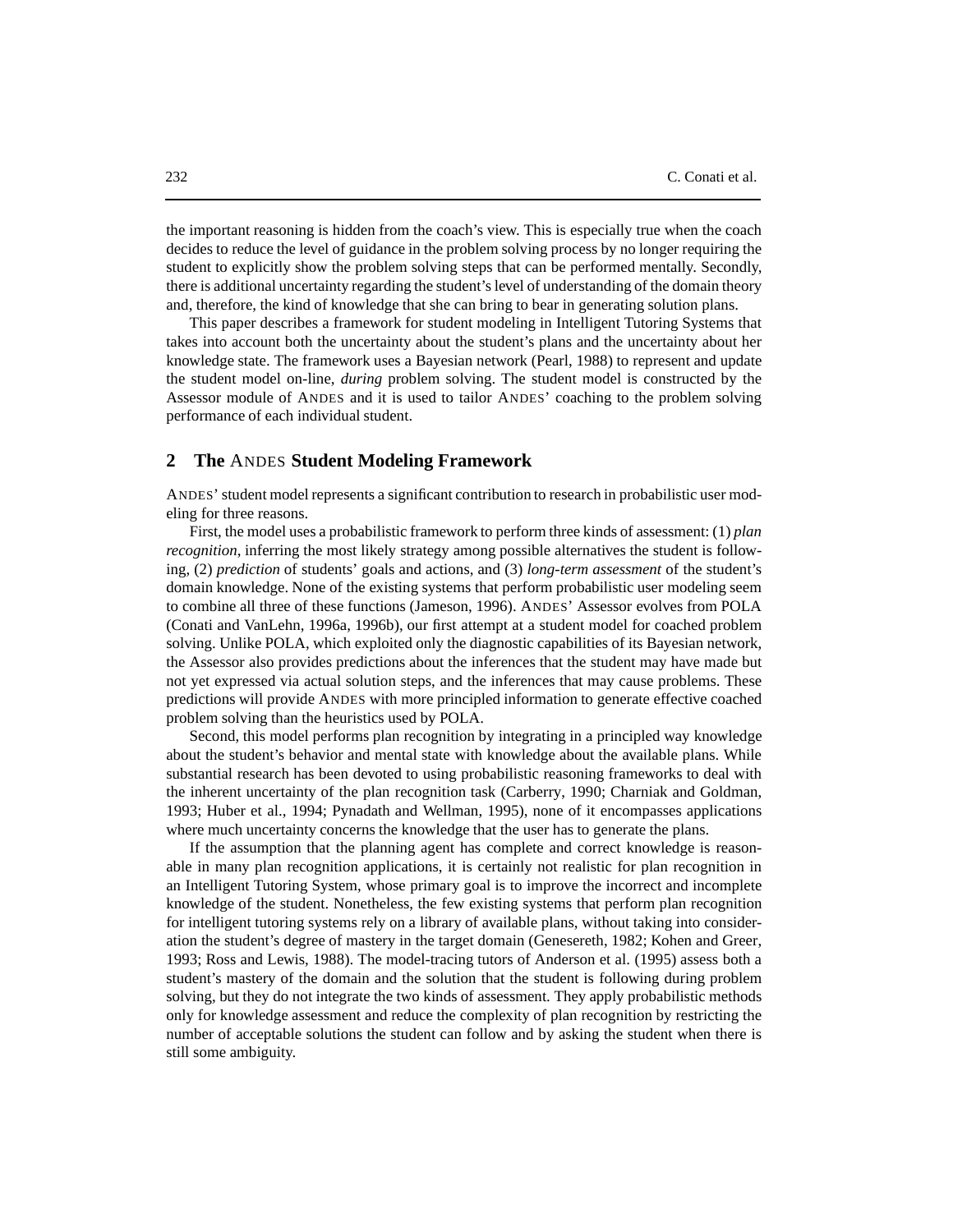Third, the student model will be used in real-time to tailor the coaching of students' problem solving. Bayesian networks have been used for the off-line assessment of student's domain knowledge from problem solving performance (Collins et al., 1996; Gitomer et al., 1995; Martin and VanLehn, 1995; Mislevy, 1995; Petrushin and Sinitsa, 1993), but none of these systems uses the information in the Bayesian student model to guide a real-time tutorial dialogue. One reason for this may be that belief updating in Bayesian networks is in the worst case NP-Hard, and this intractability often manifests itself when the application calls for large and complex models, as is the case with Intelligent Tutoring Systems.

In ANDES, the computational complexity of the network evaluation is definitely an issue. Our networks are fine-grained models of the complex reasoning involved in physics problem solving and can contain from 200 nodes for a simple problem to 1000 nodes for a complex one. Moreover, since ANDES will be part of the curriculum of the introductory physics course at the United States Naval Academy, its response time will be a decisive factor for the success of the innovation that ANDES represents for the classical curriculum. We are devoting great effort to obtain acceptable performances from our student model by using approximate anytime algorithms based on stochastic sampling.

### **3 The** ANDES **Tutoring System**

The ANDES project is a joint collaboration between the University of Pittsburgh and the Naval Academy involving about 10 researchers and programmers. Beginning in 1998, ANDES will be used by approximately 200 students per semester in the introductory physics class at the United States Naval Academy. ANDES is implemented in Allegro Common Lisp and Microsoft Visual C++ on a Pentium PC running Windows 95.

ANDES has a modular architecture comprising, besides the Assessor, a graphical Workbench with which the student solves physics problems, an Action Interpreter that provides immediate feedback to student actions, and a Help System.<sup>1</sup> ANDES' Help System comprises three separate modules responsible for Procedural, Conceptual, and Meta Help (VanLehn, 1996). The probabilities calculated by the Assessor will be used by the Help modules, both to *diagnose* which concepts the student needs more detailed tutoring on, and to *predict* what hints are most relevant to the student's current strategy. The knowledge assessment capabilities of the Assessor can be used to select appropriate problems for the student, and can also serve as an additional assessment tool for the teacher.

# **4 Probabilistic Assessment in** ANDES

#### **4.1 The Solution Graph Representation**

One of the issues that must be considered when using Bayesian networks for plan recognition is where the network and its parameters come from. Designing the network by hand for each plan recognition task requires a considerable knowledge engineering effort and it is an unacceptable

 $<sup>1</sup>$  All modules except the Help System have already been implemented. The Help System will be imple-</sup> mented in the next version of ANDES.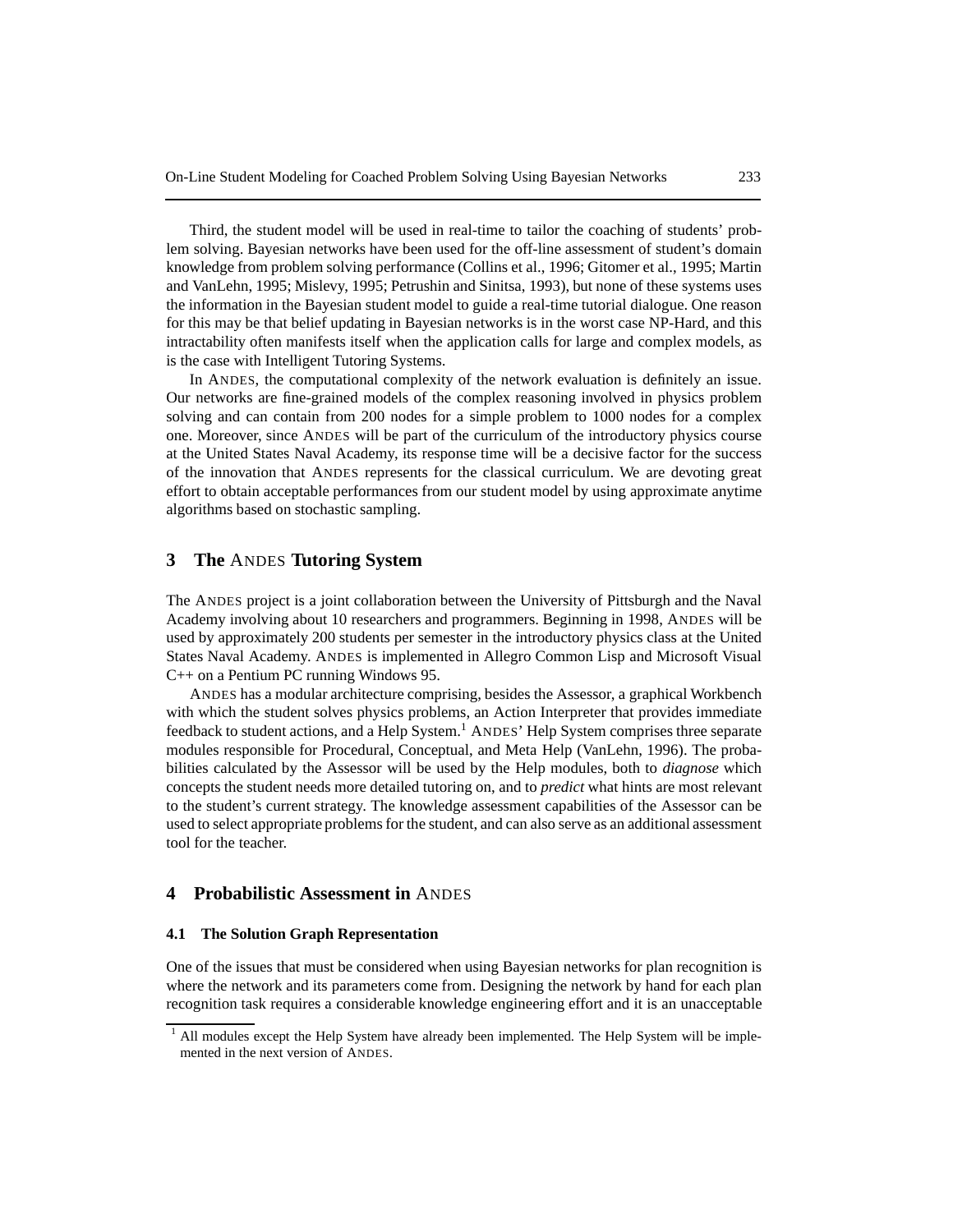option in a system like ANDES, where teachers should be able to easily extend and modify the set of physics problems available to students.

In POLA we solved this problem by adopting the approach, introduced by Huber et al. (1994) and Martin and VanLehn (1995), of automatically constructing its Bayesian networks from the output of a problem solver that generated all the acceptable solutions and solution plans to a problem. Similarly, the solution graph structure used by ANDES' Assessor is generated prior to run time by a rule-based physics problem solver. The rules are being developed in collaboration with three physics professors from the Naval Academy, who are the domain experts for the ANDES project.

Since the output of the problem solver will be used to model the student's activity and make tutoring decisions, it is important to choose an appropriate grain size for its knowledge representation. We have based ANDES' problem-solving rules on the representation used by Cascade (VanLehn et al., 1992), a computational model of knowledge acquisition developed from an analysis of protocols of students studying worked example problems. This analysis results in a rather fine grain size which, as we will discuss in Section 4.4, can produce large models that pose a real challenge for current Bayesian network updating algorithms. However, we argue that such a fine-grained representation is necessary for making the kinds of tutoring decisions ANDES will make.

Both POLA's and ANDES' problem solvers contain knowledge about the qualitative and quantitative reasoning necessary to solve complex physics problems. However, while POLA's problem solver generates plain sequences of solution steps (Conati and VanLehn, 1996a), AN-DES' problem solver has explicit knowledge about the abstract planning steps that an expert might use to solve problems, and about which ANDES will tutor students. Thus, it produces a hierarchical dependency network including, in addition to all acceptable solutions to the problem in terms of qualitative propositions and equations, the abstract plans for how to generate those solutions. This network is called the *problem solution graph*, and is the starting point for the construction of the Assessor module's Bayesian network.

The Problem Solver starts with a set of propositions describing the situation, and a goal statement that identifies the sought quantity for the problem. It begins by iteratively applying rules from its rule set, generating sub-goals and intermediate propositions. When it reaches an equation, it determines what quantities in the equation are still unknown and forms new sub-goals to find the values of those quantities, so that it will be possible to solve for the sought quantity when all the sub-goals have been achieved.

For example, consider the problem statement shown in Figure 1A. The problem solver starts with the top-level goal of finding the value of the normal force  $N_{at}$ . From this, it forms the sub-goal of using Newton's second law to find this value. Next, it generates three sub-goals corresponding to the three high level steps specified in the procedure to apply Newton's second law  $(\Sigma(F_i) = m * a)$ : (1) choose a body/bodies to which to apply the law, (2) identify all the forces on the body, (3) write the component equations for  $\Sigma(F_i) = m * a$ . The resulting plan is a partially ordered network of goals and sub-goals leading from the top-level goal to a set of equations that are sufficient to solve for the sought quantity.

Figure 1B shows a section of the solution graph for the problem in Figure 1A involving the application of Newton's second law to find the value of the normal force. In the following section we use this example to show how the solution graph is converted into a Bayesian network by the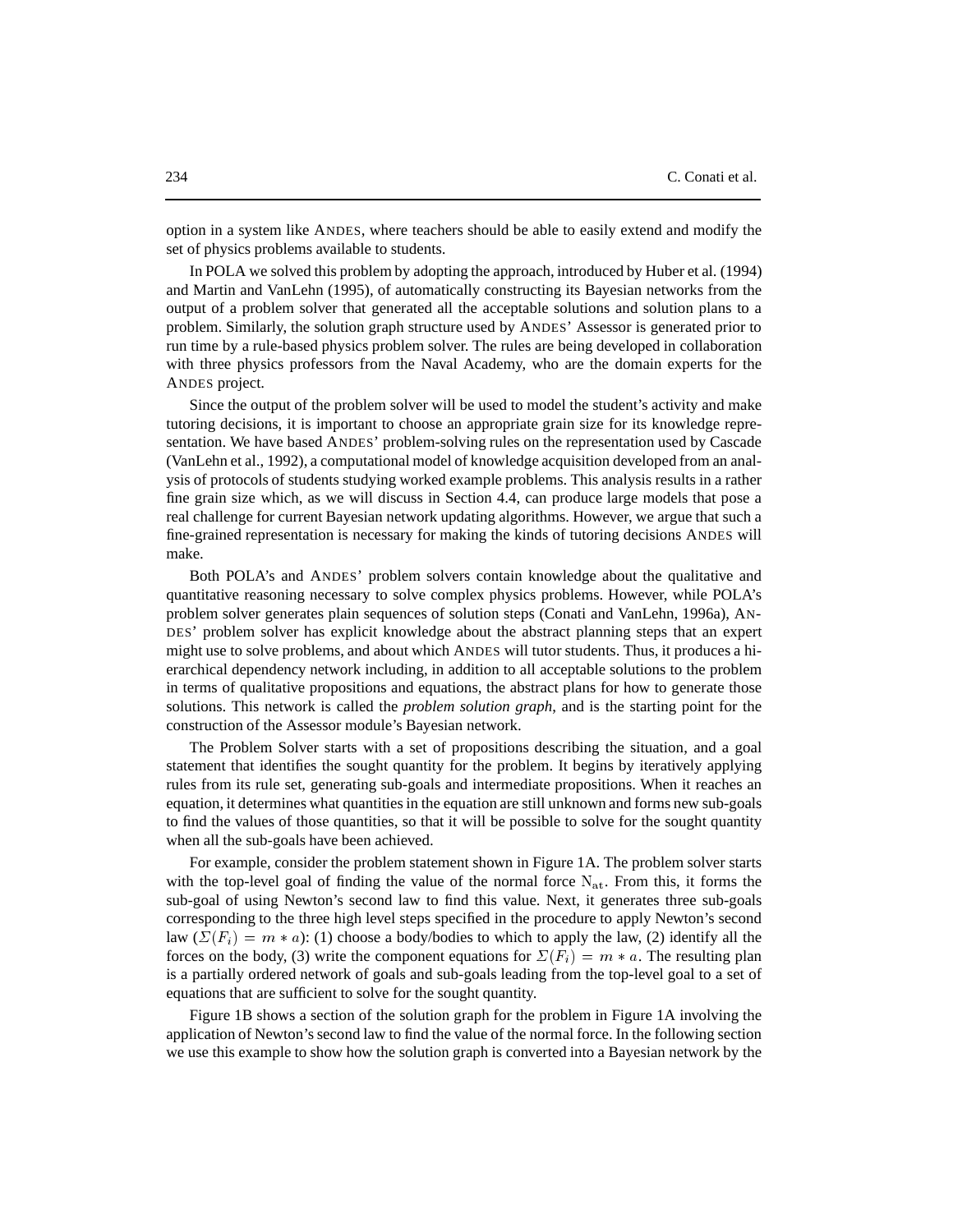

**Figure 1.** A physics problem and corresponding solution graph segment.

Assessor module, and describe the different types of nodes in the network and the relationships between them.

#### **4.2 The Assessor's Bayesian Network**

The Assessor Bayesian network consists of two parts, one static and one dynamic. The static part is built when the ANDES domain knowledge is defined and is maintained across problems. The dynamic part is automatically generated when the student selects a new problem and is discarded when the problem is solved. The following sections will describe the semantics and the structure of the nodes in the static and in the dynamic network.

As far as the parameterization of the network is concerned, we mainly rely on canonical interactions, known as Noisy/Leaky-OR and Noisy/Leaky-AND (Henrion, 1989), to automatically specify the conditional probabilities in the network. These canonical interactions are good approximations of the probabilistic relationships in the network and provide a fundamental advantage: they reduce logarithmically the number of conditional probabilities required to specify the interaction between a node and its parents by requiring only a single parameter that represents the noise or the leak in the canonical interaction. At the moment the parameters in the canonical interactions, along with the prior probabilities in the network, derive from our rough estimates. We plan to refine them based on the judgment of the domain experts in the ANDES project.

**The static part of the Assessor.** The static part of the Assessor consists of Rule nodes and Context-Rule nodes. We use these two kinds of nodes to model what it means for a student to know a piece of physics knowledge. Our definition is that a student knows a rule when she is able to apply it correctly whenever it is required to solve a problem, i.e. in all possible contexts.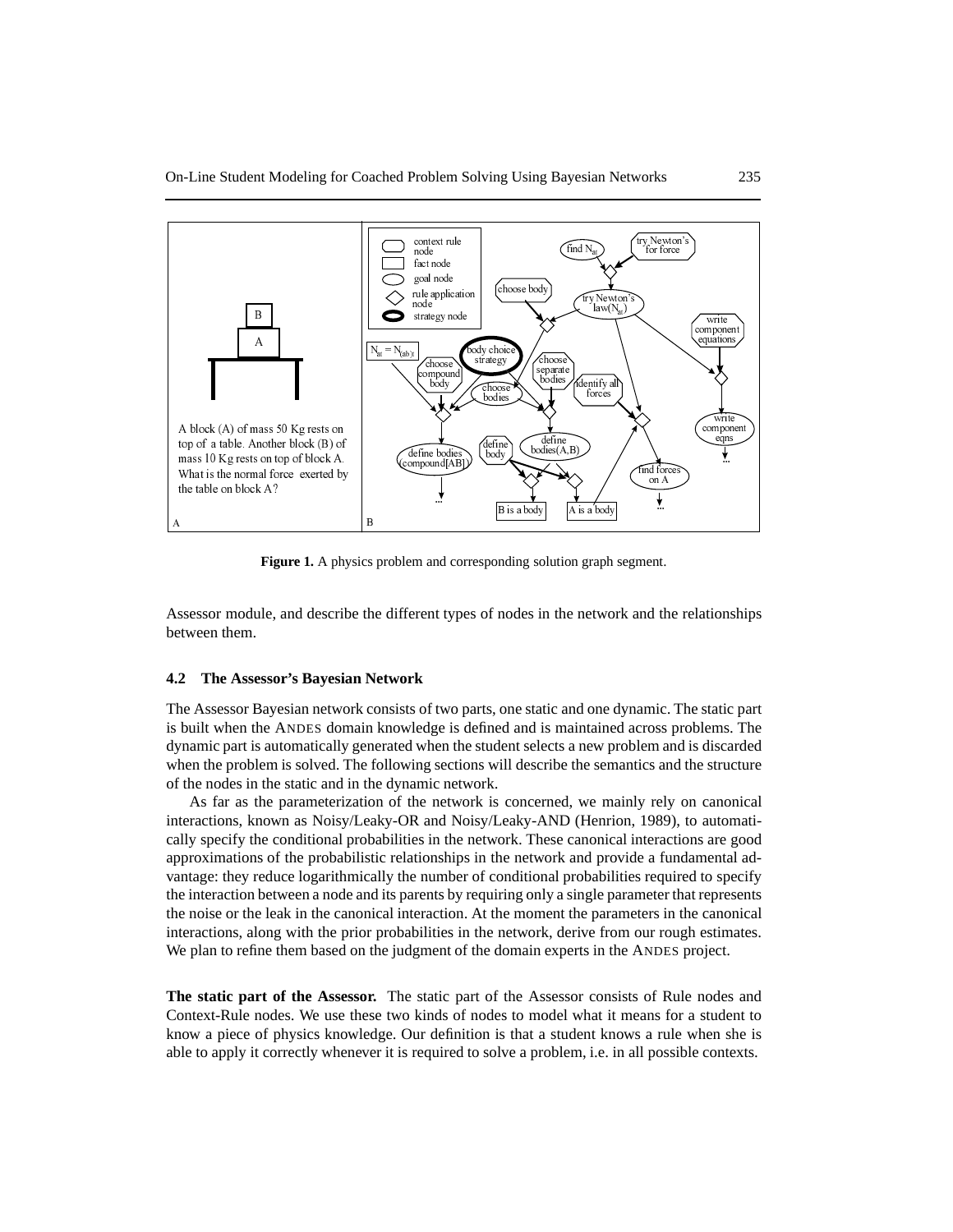In POLA, the student's knowledge of a rule formalizing a piece of physics knowledge was represented by the probability of a Rule node that increased by the same amount every time the student performed an action that entailed the correct application of the rule, independent of the context of the application. However, for many physics rules there are categories of problems (contexts) that entail different levels of difficulty in applying the rule. For example, it is easier to identify correctly the direction of the normal force acting on the body in the problem in Figure 1A than in a problem in which the body slides on an inclined plane. Thus, the correct application of the rule to problems in different categories provide different evidence that the student knows the rule. In ANDES, Rule and Context-Rule nodes have been introduced to model this relationship between knowledge and application.

Rule nodes in the static part of the Assessor represent generic physics rules. They have binary values T and F, where  $P(Rule = T)$  is the probability that the student can apply the rule in every situation. The prior probabilities of Rule nodes are given with the solution graph for the problem. At the moment, all the Rule nodes are initialized with a probability of 0:5, but we plan to obtain more realistic values from an analysis of students' performance on a diagnostic pre-test that is administered at the Naval Academy at the beginning of the introductory physics course.

Context-Rule nodes represent the application of physics knowledge in specific problem solving contexts. Each Context-Rule corresponds to a production rule in ANDES' problem solver. Context-Rules are shown in Figure 1B as the octagonal nodes. For each Rule node the Assessor contains as many Context-Rule nodes as there are contexts defined for that rule. Context-Rule nodes have binary values T and F, where  $P$  (Context-Rule  $= T$ ) is the probability that the student knows how to apply the rule to every problem in the corresponding context. Each Context-Rule node has only one parent, the Rule node representing the corresponding rule.

P(Context-Rule<sub>N</sub> = T|Rule = T) is always equal to 1, since by definition P(Rule = T) means that the student can apply the rule in any context. P(Context-Rule<sub>N</sub> = T|Rule = F) represents the probability that the student can apply the general rule in the corresponding context even if she cannot apply it in all contexts. This probability implicitly defines the level of difficulty of a context for the application of a rule—the easier the context, the higher this conditional probability.

As we will illustrate in Section 4.3, the marginal probabilities of Rules and Context-Rules will carry over from one problem to the next, encoding the long-term knowledge assessment for each student that has been solving problems with Andes.

The structure of the static part of the student model entails two *independence* assumptions. The first assumption is that Rule nodes are independent of each other, the second is that Context-Rule nodes are conditionally independent given Rule nodes. These assumptions simplify the modeling task and reduce the computational complexity of belief updating. However, they do not always hold in the physics domain, and we are planning to work with the domain experts to model correctly the existing dependencies.

**The dynamic part of the Assessor.** The dynamic part of the Assessor contains Context-Rule nodes and four additional types of nodes: Fact, Goal, Rule-Application and Strategy nodes. All the nodes are read into the network from the solution graph for the current problem at the beginning of problem solving. The structure of the solution graph already encodes the causal structure of the problem solutions and therefore is maintained in the Bayesian network. For example, a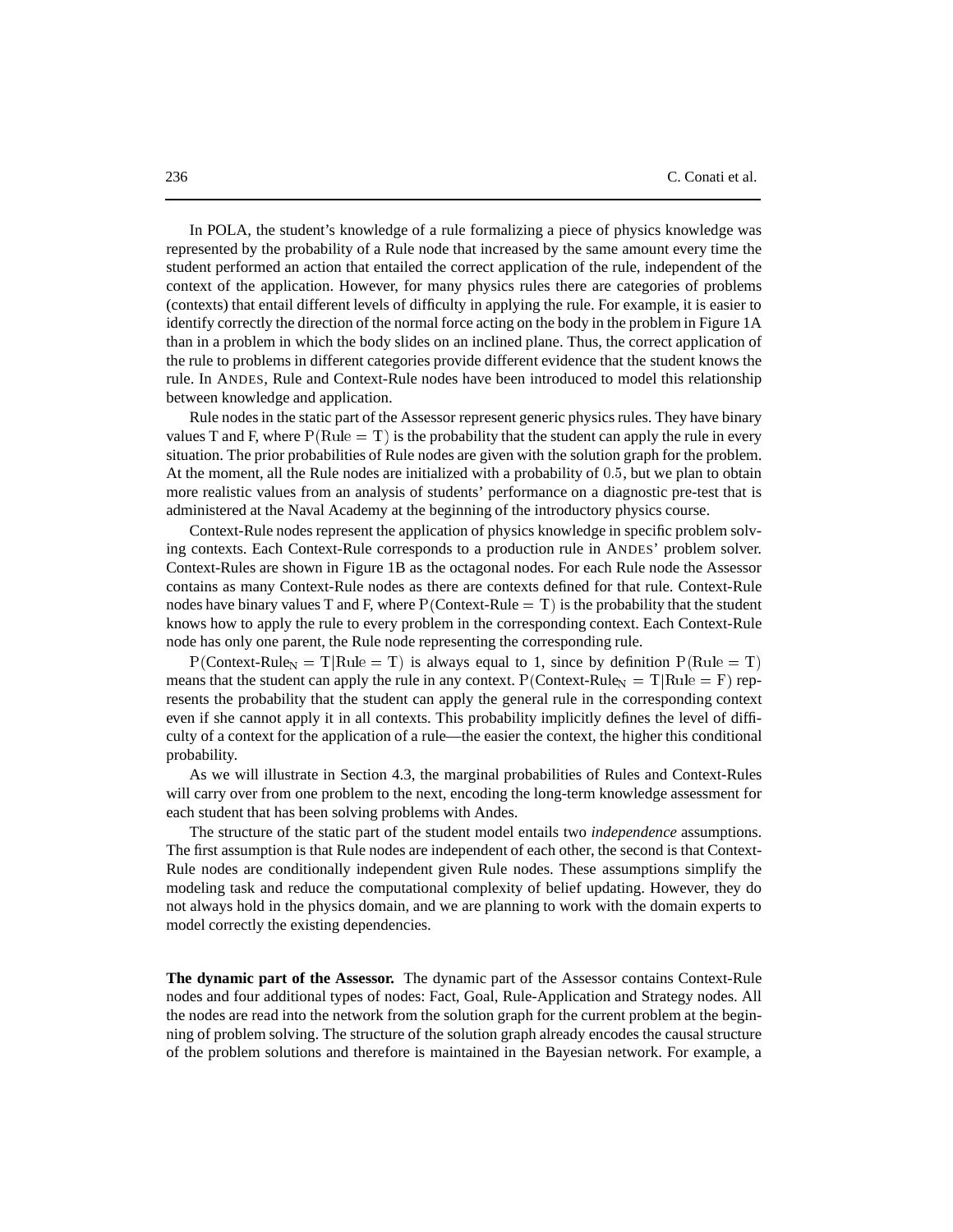segment of the Bayesian network created for the problem in Figure 1A corresponds exactly to the solution graph segment in Figure 1B.

*Fact and Goal nodes.* Fact and Goal nodes look the same from the point of view of the Bayesian network. They both represent information that is derived while solving a problem by applying rules from the knowledge base. The difference between Goal and Fact nodes is in their meaning to the help system: The probability of Goal nodes will be used to construct hints focused on the qualitative analysis of the problem and on the planning of the solution, while the probabilities of Fact nodes will be used to provide more specific hints on the actual solution steps.

Goal and Fact nodes have binary values T and F.  $P$ (Fact  $= T$ ) is the probability that the student knows that fact.  $P(Goa = T)$  is the probability that the student has been pursuing that goal. A weakness of the current representation of Goal nodes is that the probability  $P(GoaI = T)$ does not specify whether the student has simply established the goal during the problem solving process or she has also accomplished it. The distinction between established and accomplished goals is crucial for the help system since the student may need help in reaching a goal that she has established but not on a goal that she has already accomplished. At the moment we use a separate procedure to detect the goals that have already been accomplished when the Help System needs to intervene.

Goal and Fact nodes have as many parents as there are ways to derive them. The conditional probabilities between Fact and Goal nodes and their parents are described by a Leaky-OR relationship (Pearl, 1988). This models the fact that a Fact or Goal node is true if the student performed at least one of the inferences that derive it, but it can also be true when none of these inferences happened because the student may use an alternative way to generate the result, such as guessing or drawing an analogy to another problem's solution.

*Strategy nodes.* Strategy nodes represent points where the student can choose among alternative plans to solve a problem. Strategy nodes are the only non-binary nodes in the network: they have as many values as there are alternative strategies. The children of Strategy nodes are the Rule-Application nodes that represent the implementation of the different strategies. In Figure 1B, for example, the strategy node *body choice strategy* points to the two application nodes representing respectively the decisions to choose block A and block B as separate bodies and to choose as a body the compound of the two blocks.

The values of a Strategy node are mutually exclusive strategies which represent the fact that, at each solution step, the student is following exactly one of the represented strategies. Thus, evidence for one strategy decreases the probability of the others. Like Rule nodes, strategy nodes have no parents in the solution graph.

*Rule-Application nodes.* Rule-Application nodes connect Context-Rule, Strategy, Fact and Goal nodes to new derived Fact and Goal nodes. Rule-Application nodes have values T and F.  $P(Rule-Application = T)$  represents the probability that the student has applied the corresponding Context-Rule to the facts and goals representing its preconditions to derive the facts and goals representing its conclusions.

The parents of each Rule-Application node include exactly one Context-Rule, some number of Fact and/or Goal nodes, and optionally one Strategy node. The probabilistic relationship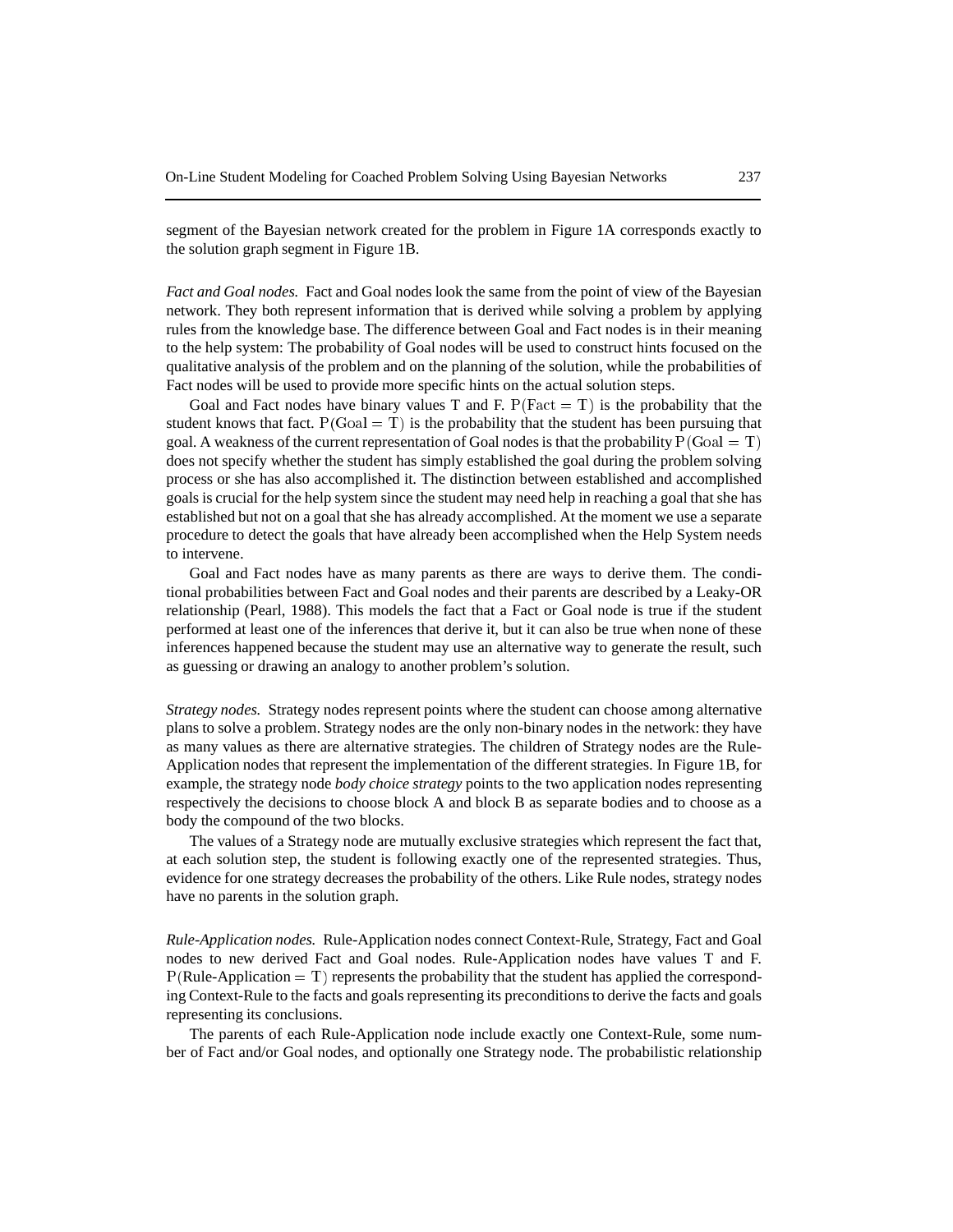

**Figure 2.** The network before observing A-is-a-body.

between the Rule-Application node and its parents is a Noisy-AND. The noise in the AND relationship models the probability that the student will not apply the rule even if all the preconditions are known.

# **4.3 Example of Propagation of Evidence in the Assessor**

Suppose that a student is trying to solve the problem in Figure 1A and that her first action is to select Block A as the body. In response to this action the fact node *A-is-a-body* is clamped to T. Figure 2 shows the probabilities in the network before the action. Note that the *a priori* probability of Fact and Goal nodes is rather low, especially when the evidence is far from the givens in the network, because of the large number of inferences which must be made in conjunction in order to derive the corresponding facts and goals.

After the first action, evidence propagates upward increasing the probability of its parent nodes *define-body* and *define-bodies-(A,B)*, as shown in Figure 3. The upward propagation also increases slightly the probability of the value *separate-bodies* of the Strategy node *body-choicestrategy*, represented in Figure 3 by the right number of the pair associated to the strategy node. The changes in the probabilities of nodes that are ancestors of the observed action represent the model's assessment of what knowledge the student has brought to bear to generate the action. The fact that such changes are quite modest is due to the leak in the Leaky-OR relation between the observed Fact node and its parent Application node. Given the current low probability of the Application node the leak absorbs most of the evidence provided by the student's action. In general the influence of the leaks in the network will decrease as the student performs more correct actions.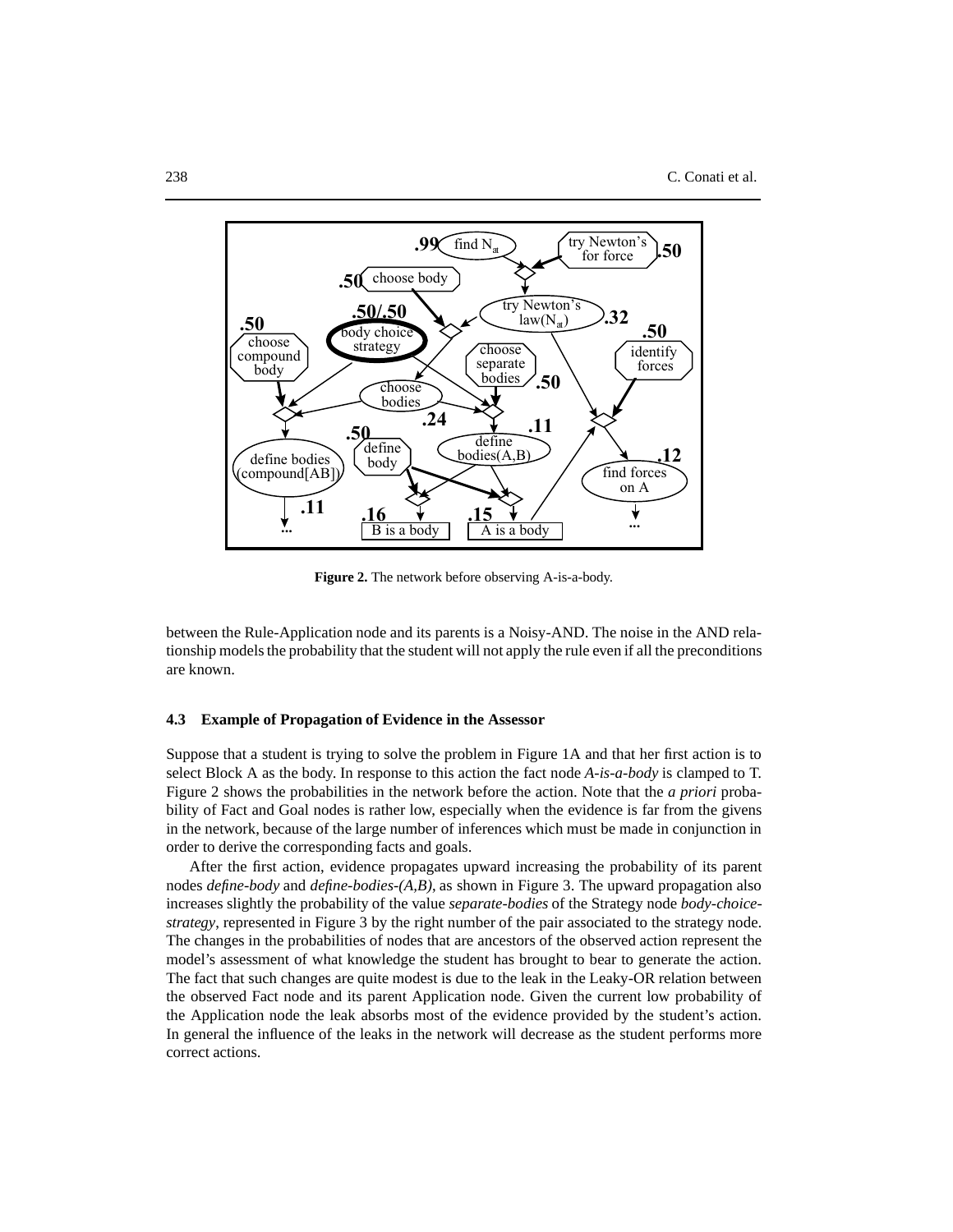

**Figure 3.** The network after observing A-is-a-body.

At this point, downward propagation changes the probabilities of yet to be observed nodes, thus predicting what inferences the student is likely to make. In particular, the relationship enforced by the Strategy node *body-choice-strategy* on its children will slightly diminish the probability of the Goal node *define-bodies(AB)*. Moreover, the increased probability of the Goal node *define-bodies(A,B)* will propagate downward to increase the probability of the Fact node *B-isa-body* while the increased probability of the Fact node *A-is-a-body* will slightly increase the probability of the Goal node *find-Forces-on(A)*, as shown in Figure 3.

If the student asks for help after having selected block A as a body, the Help System separates the nodes that are ancestors of the performed actions from the nodes that can be directly or indirectly derived from the performed actions. The Goal and Fact nodes in the latter group represent the set of inferences that the student has not yet expressed as actions, and from which the Help System can choose to suggest to the student how to proceed. The probabilities of these nodes will aid the Help System in deciding what particular inference to choose.

Once the student has completed a problem, the dynamic part of the Bayesian network is eliminated and the probabilities assessed for the Context-Rules that were included in the solution graph for the problem are propagated in the static part of the network. Upward propagation in the static network will modify the probability of Rule nodes, generating long-term assessment of the student physics knowledge. Downward propagation from Rule nodes to Context-Rule nodes not involved in the last solved problem generates predictions of how easy it will be for the student to apply the corresponding rules in different contexts.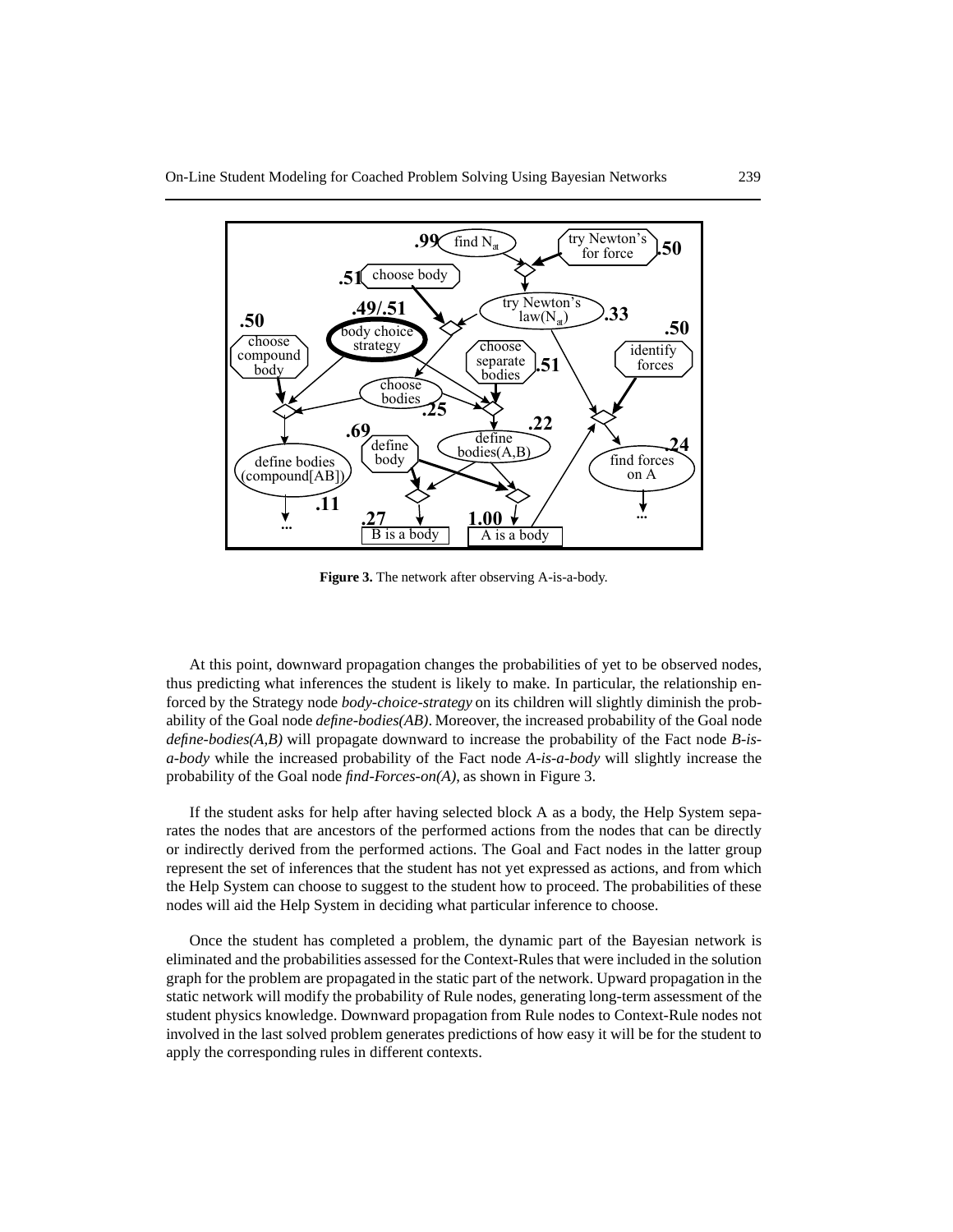| Precision | Number<br>of samples | Run time<br>(seconds) |
|-----------|----------------------|-----------------------|
| $\pm 0.1$ | 1,374,000            | 400                   |
| $\pm 0.2$ | 362,000              | 140                   |
| $\pm 0.3$ | 5.000                | 30                    |

**Table 1.** Performance of Likelihood Sampling algorithm.

### **4.4 Analysis of the Update Algorithms' Performance**

The use of approximate algorithms was a forced choice for the belief update of the Assessor, since exact algorithms run out of memory on most of our networks and have unacceptable performance on the others. However, they also naturally fit the task because, as they are anytime algorithms, they produce approximate results rather quickly and the longer they run the more precise results they provide. As we described in previous sections, ANDES' Assessor is updated every time the student performs a new action, but its assessment is needed only when the student asks for help. The Bayesian network is updated in a background thread, so the student can go on working on the Workbench without any awareness that the network calculation is happening, until she invokes the Help System. Only then the student may have to wait until the results of the belief updating algorithm are precise enough for the Help system to generate a reliable response.

We have tested the time taken by two different stochastic sampling algorithms, Logic Sampling and Likelihood Sampling (Cousins et al., 1993), to bring the probability of every node in a representative network within a small threshold precision. The network we tested had to be small enough to also run an exact evaluation algorithm to produce the exact posterior probabilities for comparison. The network was generated from a very simple problem and had 110 nodes. Stochastic sampling algorithms typically do not perform well on networks with unlikely evidence, as our networks often are, and we found that the Likelihood Sampling algorithm was the only one with acceptable performances on our test network.

Table 1 shows the number of samples and running time it took Likelihood Sampling to get all nodes in the network within a precision of  $\pm 0.1$ ,  $\pm 0.2$ , and  $\pm 0.3$ , compared with the probabilities calculated by the exact algorithm, when all actions that form the problem solutions have been observed.

The running time of stochastic algorithms increases approximately linearly with the number of nodes. Therefore, given the results in Table 1, Likelihood Sampling would take several minutes to update to high precision our largest networks, which are up to ten times larger than our test network. On the other hand, we have observed that the students who have used ANDES so far usually pause for a while before asking for help and the Assessor has some time to run the updating algorithm. Besides, when Likelihood Sampling reaches the 0:2 precision for all the nodes 98% of the nodes are already within 0.1 precision, and when it reaches the 0.3 precision 98% of the nodes are already within 0.2 and 66% of the nodes are within 0.1 precision. Therefore, it may be the case that we won't need dramatically better updating time in order for the Assessor to reach acceptable performances. While we intend to continue to work on improving the speed of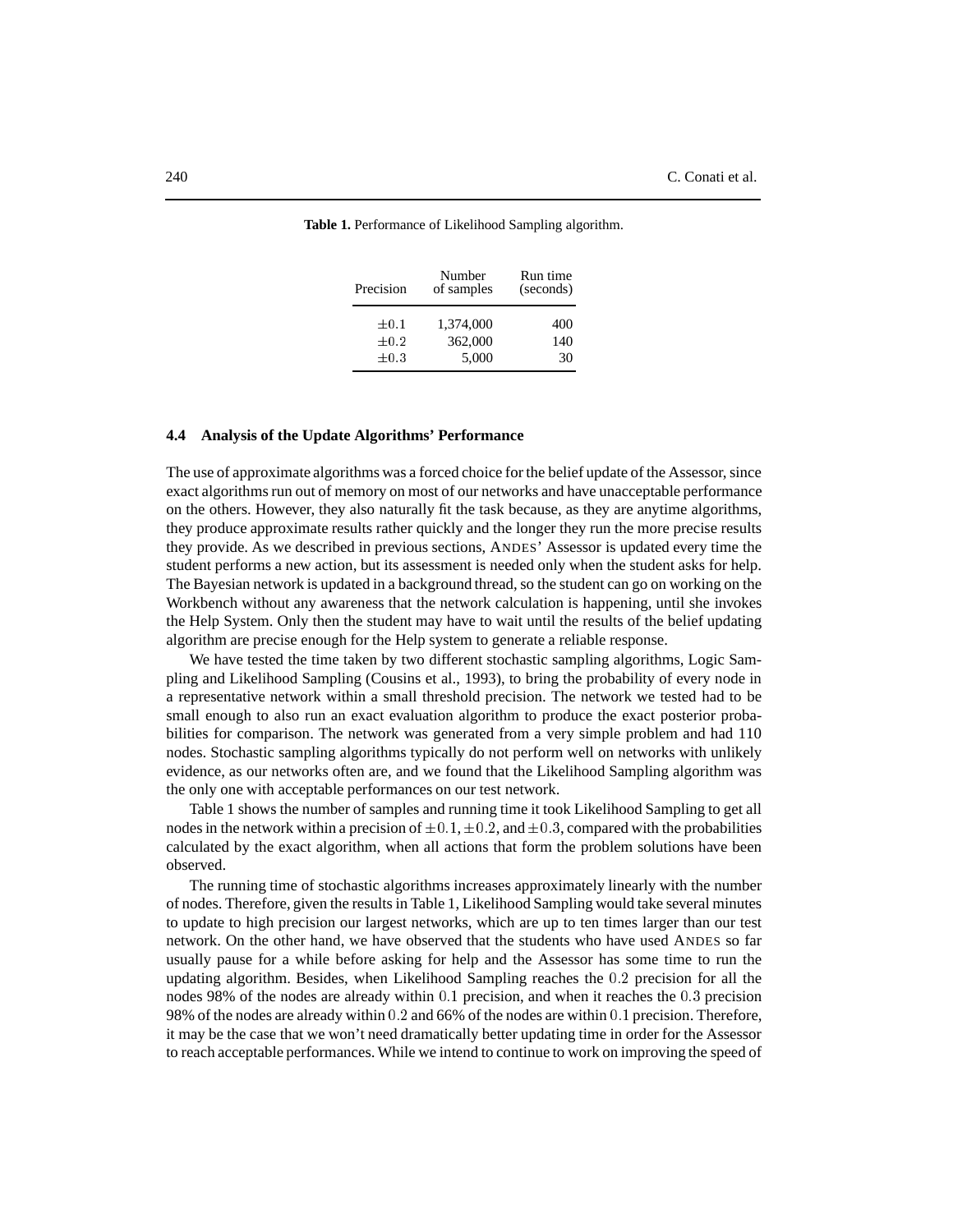the Assessor's belief updating, we also plan to run pilot subjects to measure the average waiting time before a help request, and to evaluate what precision thresholds will allow for adequate assessment.

# **5 Conclusions and Future Work**

The Bayesian student modeling framework presented in this paper contributes to research on probabilistic user modeling in a number of ways. First, it uses a probabilistic framework to perform three kinds of assessment: plan recognition, prediction of students' goals and actions, and long-term assessment of the student's domain knowledge. Second, it performs plan recognition by integrating in a principled way knowledge about the student's behavior and mental state with knowledge about the available plans. Third, it represents a substantial effort toward obtaining acceptable real time performance in the evaluation of very complex Bayesian networks (ranging from 200 to 1000 nodes) to be used for the on-line tailoring of the dialogue with the student.

In this paper we have described in detail the structure of the Bayesian network and how it is automatically constructed from the output of a problem solver that generates all of the acceptable abstract solution plans and actions sequences to solve a problem. We have also presented a preliminary evaluation of the performance of the Assessor's update algorithms on a representative network.

A number of issues remain to be addressed for the ANDES Assessor. The first is to improve the performance of belief updating. We are currently exploring the possibility of applying methods based on relevance and focused reasoning (Druzdzel and Suermondt, 1994; Lin and Druzdzel, 1997), which we believe will lead to a significant speedup of our algorithms. Second, the knowledge base used by the problem solver will be further developed. In particular, we plan to add incorrect rules corresponding to common physics misconceptions. Third, we will work with our domain experts to refine the parameters in the Bayesian networks and to model dependencies among physics rules. Fourth, we will explore how to make the Assessor able to take into account student actions that do not correspond to a correct entry in the solution graph, such as erroneous entries and deletion of previous entries.

More issues could be addressed to refine the accuracy of the student model, such as how to explicitly represent time in the Bayesian network to take into consideration the temporal sequencing of the student actions and changes in the students' knowledge due to forgetting. On the other hand, as Self (1988) points out, the complexity of a student model should always be calibrated against the accuracy of its predictions. We believe that it is important to continuously verify the adequacy of the model as we develop it, through formative evaluations with the intended users of the system. ANDES' Assessor will be incrementally modified and improved as we gain insight from these evaluations.

## **References**

- Anderson, J., Corbett, A., Koedinger, K., and Pelletier, R. (1995). Cognitive tutors: Lessons learned. *The Journal of the Learning Sciences* 4(2):167–207.
- Carberry, S. (1990). Incorporating default inferences into plan recognition. In *Proceedings of the 8th National Conference on Artificial Intelligence*, 471–478.